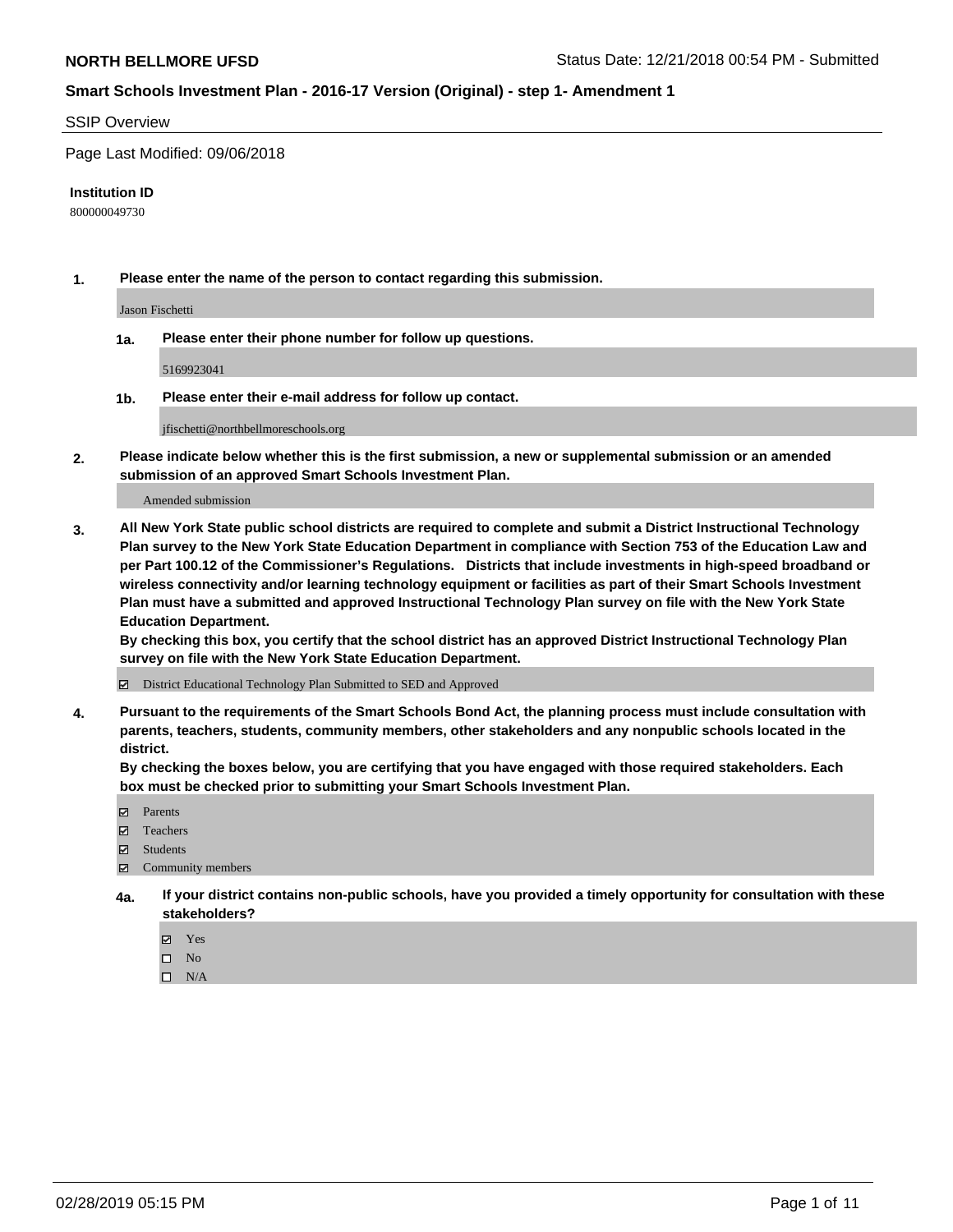### SSIP Overview

Page Last Modified: 09/06/2018

## **5. Certify that the following required steps have taken place by checking the boxes below: Each box must be checked prior to submitting your Smart Schools Investment Plan.**

- The district developed and the school board approved a preliminary Smart Schools Investment Plan.
- $\boxtimes$  The preliminary plan was posted on the district website for at least 30 days. The district included an address to which any written comments on the plan should be sent.
- $\boxtimes$  The school board conducted a hearing that enabled stakeholders to respond to the preliminary plan. This hearing may have occured as part of a normal Board meeting, but adequate notice of the event must have been provided through local media and the district website for at least two weeks prior to the meeting.
- The district prepared a final plan for school board approval and such plan has been approved by the school board.
- $\boxtimes$  The final proposed plan that has been submitted has been posted on the district's website.
- **5a. Please upload the proposed Smart Schools Investment Plan (SSIP) that was posted on the district's website, along with any supporting materials. Note that this should be different than your recently submitted Educational Technology Survey. The Final SSIP, as approved by the School Board, should also be posted on the website and remain there during the course of the projects contained therein.**

APPROVED SSBA.pdf

**5b. Enter the webpage address where the final Smart Schools Investment Plan is posted. The Plan should remain posted for the life of the included projects.**

www.northbellmoreschools.org

**6. Please enter an estimate of the total number of students and staff that will benefit from this Smart Schools Investment Plan based on the cumulative projects submitted to date.**

2,900

**7. An LEA/School District may partner with one or more other LEA/School Districts to form a consortium to pool Smart Schools Bond Act funds for a project that meets all other Smart School Bond Act requirements. Each school district participating in the consortium will need to file an approved Smart Schools Investment Plan for the project and submit a signed Memorandum of Understanding that sets forth the details of the consortium including the roles of each respective district.**

 $\Box$  The district plans to participate in a consortium to partner with other school district(s) to implement a Smart Schools project.

**8. Please enter the name and 6-digit SED Code for each LEA/School District participating in the Consortium.**

| <b>Partner LEA/District</b> | <b>ISED BEDS Code</b> |
|-----------------------------|-----------------------|
| (No Response)               | (No Response)         |

**9. Please upload a signed Memorandum of Understanding with all of the participating Consortium partners.**

(No Response)

**10. Your district's Smart Schools Bond Act Allocation is:**

\$1,289,890

**11. Enter the budget sub-allocations by category that you are submitting for approval at this time. If you are not budgeting SSBA funds for a category, please enter 0 (zero.) If the value entered is \$0, you will not be required to complete that survey question.**

|                                              | Sub-               |
|----------------------------------------------|--------------------|
|                                              | <b>Allocations</b> |
| <b>School Connectivity</b>                   | 219,970            |
| <b>Connectivity Projects for Communities</b> |                    |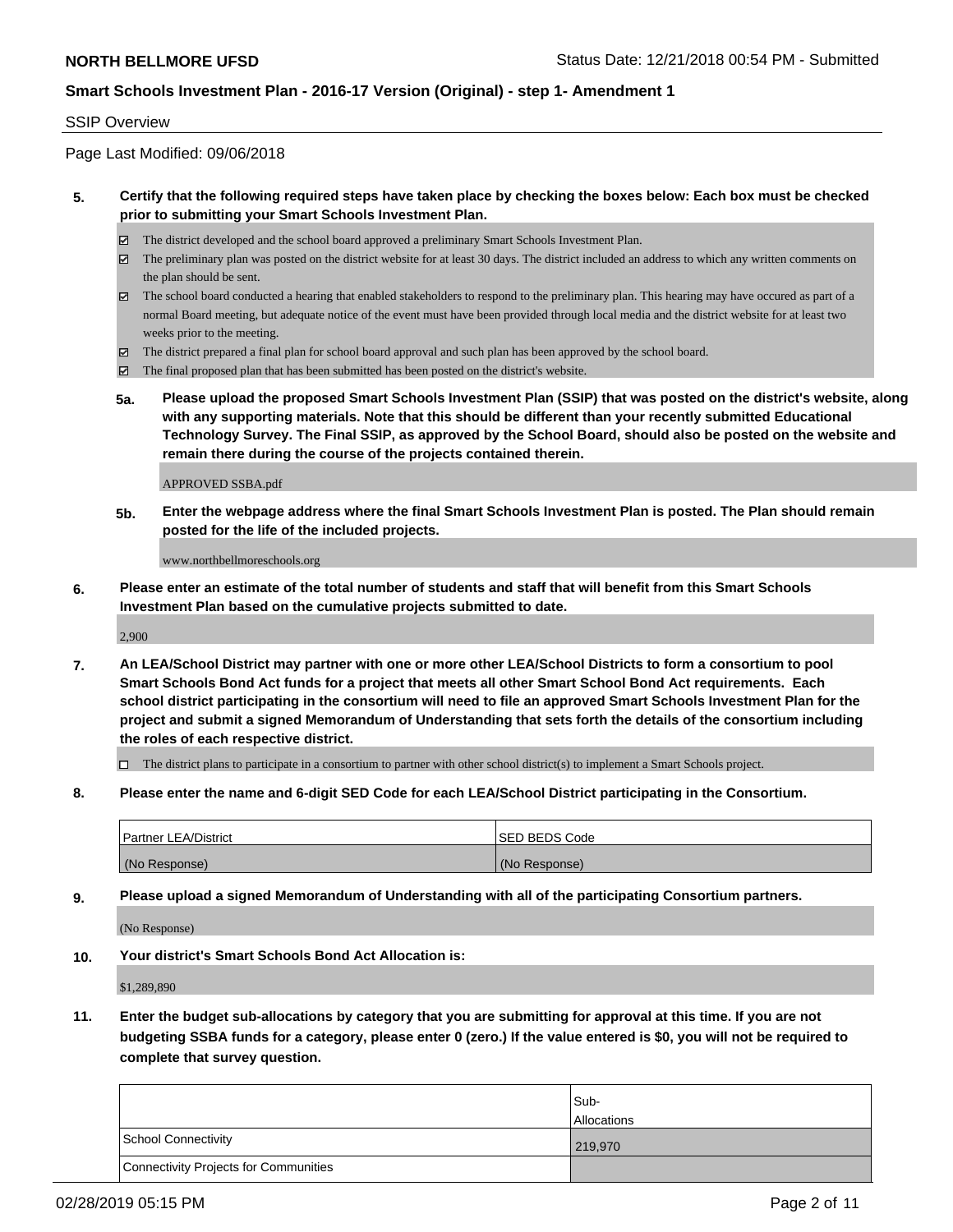# SSIP Overview

Page Last Modified: 09/06/2018

|                                    | Sub-<br>Allocations |
|------------------------------------|---------------------|
|                                    | $\Omega$            |
| Classroom Technology               | $-60,805$           |
| Pre-Kindergarten Classrooms        | 0                   |
| Replace Transportable Classrooms   | O                   |
| <b>High-Tech Security Features</b> | 0                   |
| Totals:                            | 159,165             |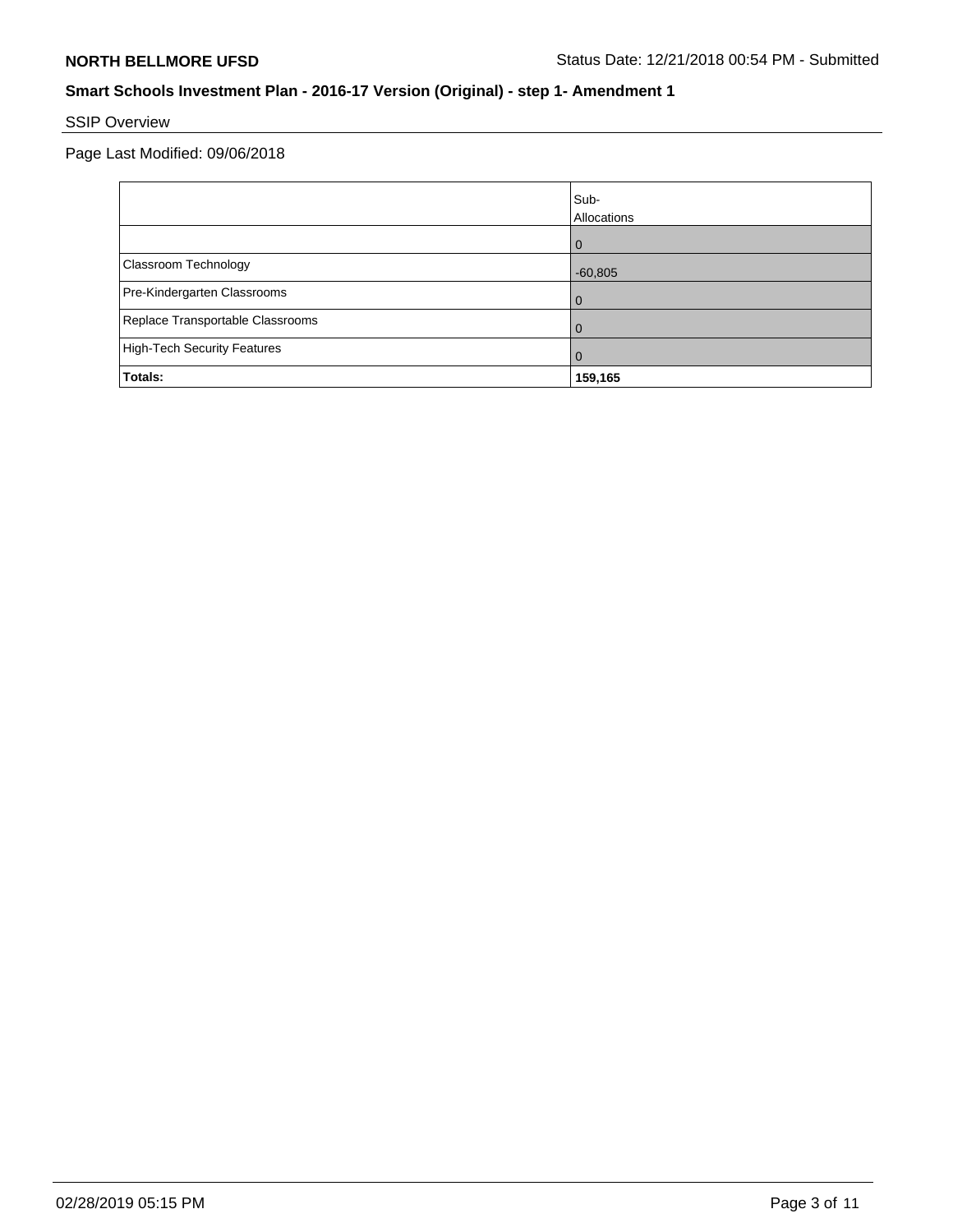## School Connectivity

Page Last Modified: 10/25/2018

- **1. In order for students and faculty to receive the maximum benefit from the technology made available under the Smart Schools Bond Act, their school buildings must possess sufficient connectivity infrastructure to ensure that devices can be used during the school day. Smart Schools Investment Plans must demonstrate that:**
	- **• sufficient infrastructure that meets the Federal Communications Commission's 100 Mbps per 1,000 students standard currently exists in the buildings where new devices will be deployed, or**
	- **• is a planned use of a portion of Smart Schools Bond Act funds, or**
	- **• is under development through another funding source.**

**Smart Schools Bond Act funds used for technology infrastructure or classroom technology investments must increase the number of school buildings that meet or exceed the minimum speed standard of 100 Mbps per 1,000 students and staff within 12 months. This standard may be met on either a contracted 24/7 firm service or a "burstable" capability. If the standard is met under the burstable criteria, it must be:**

**1. Specifically codified in a service contract with a provider, and**

**2. Guaranteed to be available to all students and devices as needed, particularly during periods of high demand, such as computer-based testing (CBT) periods.**

**Please describe how your district already meets or is planning to meet this standard within 12 months of plan submission.**

(No Response)

- **1a. If a district believes that it will be impossible to meet this standard within 12 months, it may apply for a waiver of this requirement, as described on the Smart Schools website. The waiver must be filed and approved by SED prior to submitting this survey.**
	- By checking this box, you are certifying that the school district has an approved waiver of this requirement on file with the New York State Education Department.

## **2. Connectivity Speed Calculator (Required)**

|                         | l Number of<br>Students | Multiply by<br>100 Kbps | Divide by 1000 Current Speed<br>to Convert to<br>Reauired<br>Speed in Mb | lin Mb           | Expected<br>Speed to be<br>Attained Within Required<br>12 Months | <b>Expected Date</b><br>When<br>Speed Will be<br>Met |
|-------------------------|-------------------------|-------------------------|--------------------------------------------------------------------------|------------------|------------------------------------------------------------------|------------------------------------------------------|
| <b>Calculated Speed</b> | (No<br>Response)        | (No Response)           | (No<br>Response)                                                         | (No<br>Response) | (No<br>Response)                                                 | (No<br>Response)                                     |

# **3. Describe how you intend to use Smart Schools Bond Act funds for high-speed broadband and/or wireless connectivity projects in school buildings.**

North Bellmore has already utilized SSBA funding to build an entirely new wireless network, placing wireless access points in every classroom and office, as well as more robust WAPs in future testing areas.These purchases have already been made and reimbursed through SSBA

The need for the amendment arose when long term carrying costs made the original plan cost prohibitive. The Data Core solution will prevent the recurring expense of SAN units. We also made a decision to not implement the thin client/Wyse box solution for classrooms. The technology has many inconsistencies, and also carries yearly costs after year two that the district can not financially commit to. Therefore, the increase in dell pc's as part of this amendment.

**4. Describe the linkage between the district's District Instructional Technology Plan and the proposed projects. (There should be a link between your response to this question and your response to Question 1 in Part E. Curriculum and Instruction "What are the district's plans to use digital connectivity and technology to improve teaching and learning?)**

(No Response)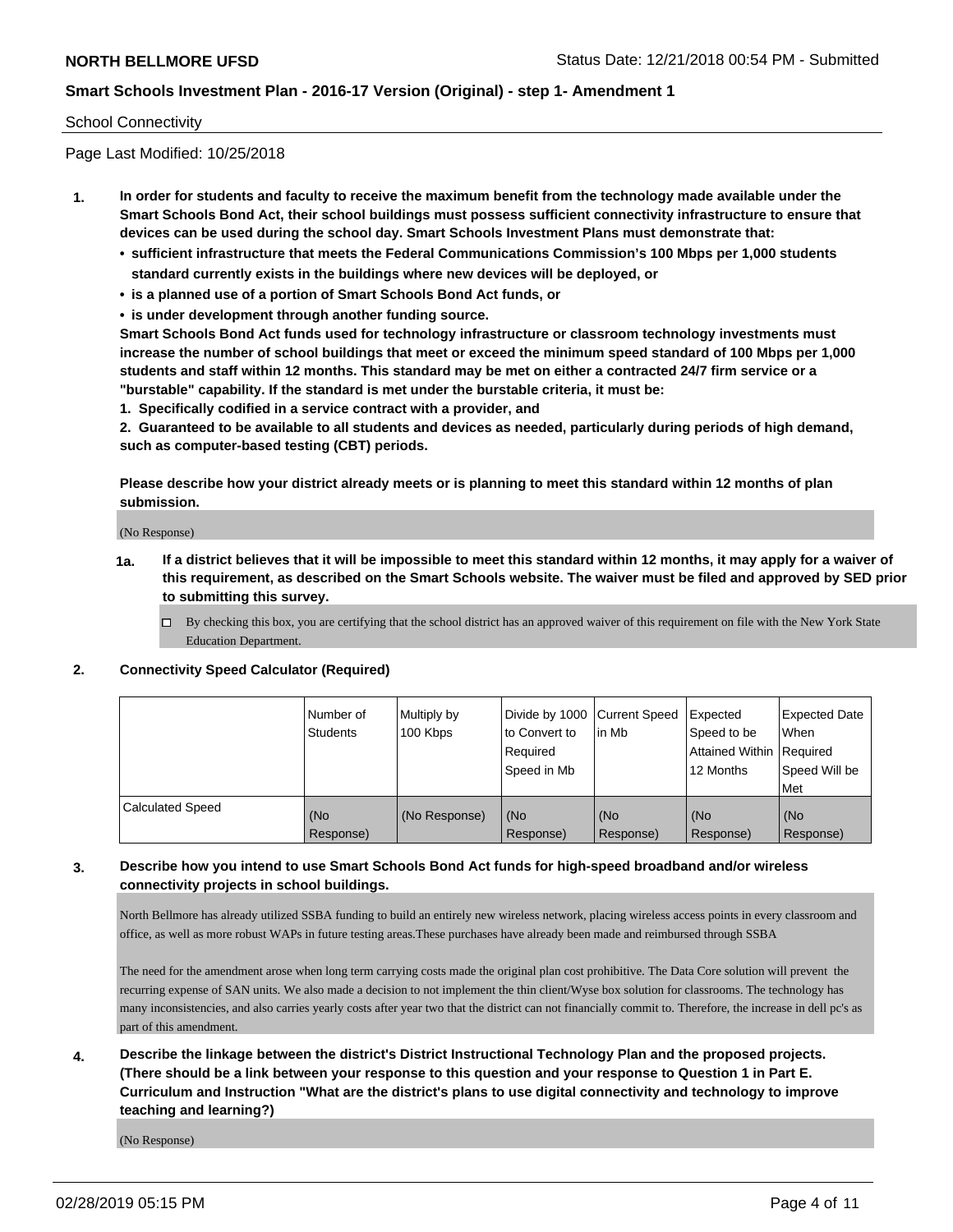## School Connectivity

Page Last Modified: 10/25/2018

**5. If the district wishes to have students and staff access the Internet from wireless devices within the school building, or in close proximity to it, it must first ensure that it has a robust Wi-Fi network in place that has sufficient bandwidth to meet user demand.**

**Please describe how you have quantified this demand and how you plan to meet this demand.**

(No Response)

**6. As indicated on Page 5 of the guidance, the Office of Facilities Planning will have to conduct a preliminary review of all capital projects, including connectivity projects.**

**Please indicate on a separate row each project number given to you by the Office of Facilities Planning.**

| Project Number        |  |
|-----------------------|--|
| 28-02-04-02-7-999-BA1 |  |

**7. Certain high-tech security and connectivity infrastructure projects may be eligible for an expedited review process as determined by the Office of Facilities Planning.**

**Was your project deemed eligible for streamlined review?**

Yes

**7a. Districts that choose the Streamlined Review Process will be required to certify that they have reviewed all installations with their licensed architect or engineer of record and provide that person's name and license number. The licensed professional must review the products and proposed method of installation prior to implementation and review the work during and after completion in order to affirm that the work was codecompliant, if requested.**

I certify that I have reviewed all installations with a licensed architect or engineer of record.

**8. Include the name and license number of the architect or engineer of record.**

| Name        | License Number |
|-------------|----------------|
| John Grillo | 27360          |

**9. If you are submitting an allocation for School Connectivity complete this table.**

**Note that the calculated Total at the bottom of the table must equal the Total allocation for this category that you entered in the SSIP Overview overall budget.** 

|                                                   | lSub-             |
|---------------------------------------------------|-------------------|
|                                                   | <b>Allocation</b> |
| Network/Access Costs                              | 73,113            |
| <b>Outside Plant Costs</b>                        | (No Response)     |
| <b>School Internal Connections and Components</b> | (No Response)     |
| <b>Professional Services</b>                      | 146,857           |
| Testing                                           | (No Response)     |
| <b>Other Upfront Costs</b>                        | (No Response)     |
| <b>Other Costs</b>                                | (No Response)     |
| Totals:                                           | 219,970           |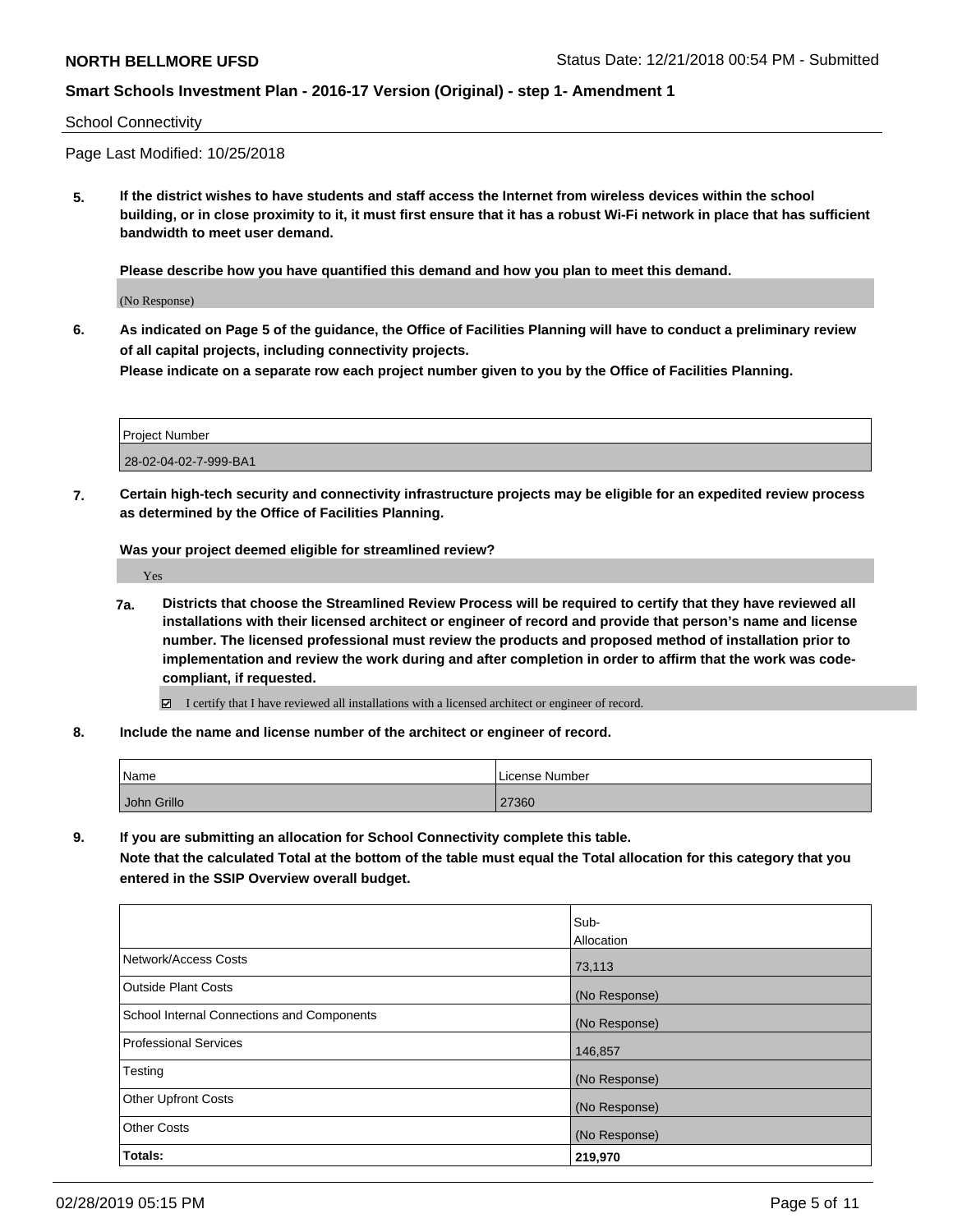## School Connectivity

Page Last Modified: 10/25/2018

**10. Please detail the type, quantity, per unit cost and total cost of the eligible items under each sub-category. This is especially important for any expenditures listed under the "Other" category. All expenditures must be eligible for tax-exempt financing to be reimbursed through the SSBA. Sufficient detail must be provided so that we can verify this is the case. If you have any questions, please contact us directly through smartschools@nysed.gov. NOTE: Wireless Access Points should be included in this category, not under Classroom Educational Technology, except those that will be loaned/purchased for nonpublic schools. Add rows under each sub-category for additional items, as needed.**

Select the allowable expenditure type. Repeat to add another item under each type. Item to be purchased  $\sqrt{$ Quantity  $\sqrt{}$  Cost per Item  $\sqrt{}$  Total Cost Network/Access Costs Dell Equallogic SAN  $-2$  90,000 -180,000 Network/Access Costs <br>
Supermicro Virtual SAN Solutions 32TB 1 32,390 32,390 Network/Access Costs SonicWall NSA5600 HA Firewall 1 33,354 33,354 33,354 33,354 Network/Access Costs | ERS4950GTS PWR+50 port Ethernet Switch 19 3,957 75,183 Network/Access Costs ERS4900 Stacking Cable 3.0M 9 195 1,755 Network/Access Costs SFP+ Direct Attach Cable. 10m 2 290 380 Network/Access Costs | VSP 8400 Chassis 1 800W AC Power Supply Included 1 10,497 10,497 Network/Access Costs **8284XS** Ethernet Switch Module - 24 port 1/10G SFP+ 1 8,997 8,997 Network/Access Costs | 100-240VAC 800W AC Power Supply for use with VSP 8000 1 477 477 Professional Services **APS PKG-NTWKG NEW ERS STACK** DEPLOY 8 1.862 14.896 Professional Services **APS PACK-NETWORKING** ADDITIONAL ERS STACK DEPLOYMENT SERVICES 11 918 10,098 Professional Services **APS PACK-NETWORKING ERS** STACK DEPLOYMENT SERVICES 5 990 4,950 Professional Services **APS PACK-NETWORKING NEW** VSP8K DEPLOYMENT SERVICES 1 4,578 4,578 Network/Access Costs | Dell R730 Server Services, programming and install 88 350 30,800 Network/Access Costs | Dell R730 Servers with 256 RAM | 4 11,600 | 46,400 Network/Access Costs Head Switch for VDI -1 7,000 | -7,000 | -7,000 Network/Access Costs | Data core SANsymphy-V Virtual SAN License up to 32TB 2 6,560 13,120 Professional Services | Data Core Configuration, maintenance, installation 1 65,100 65,100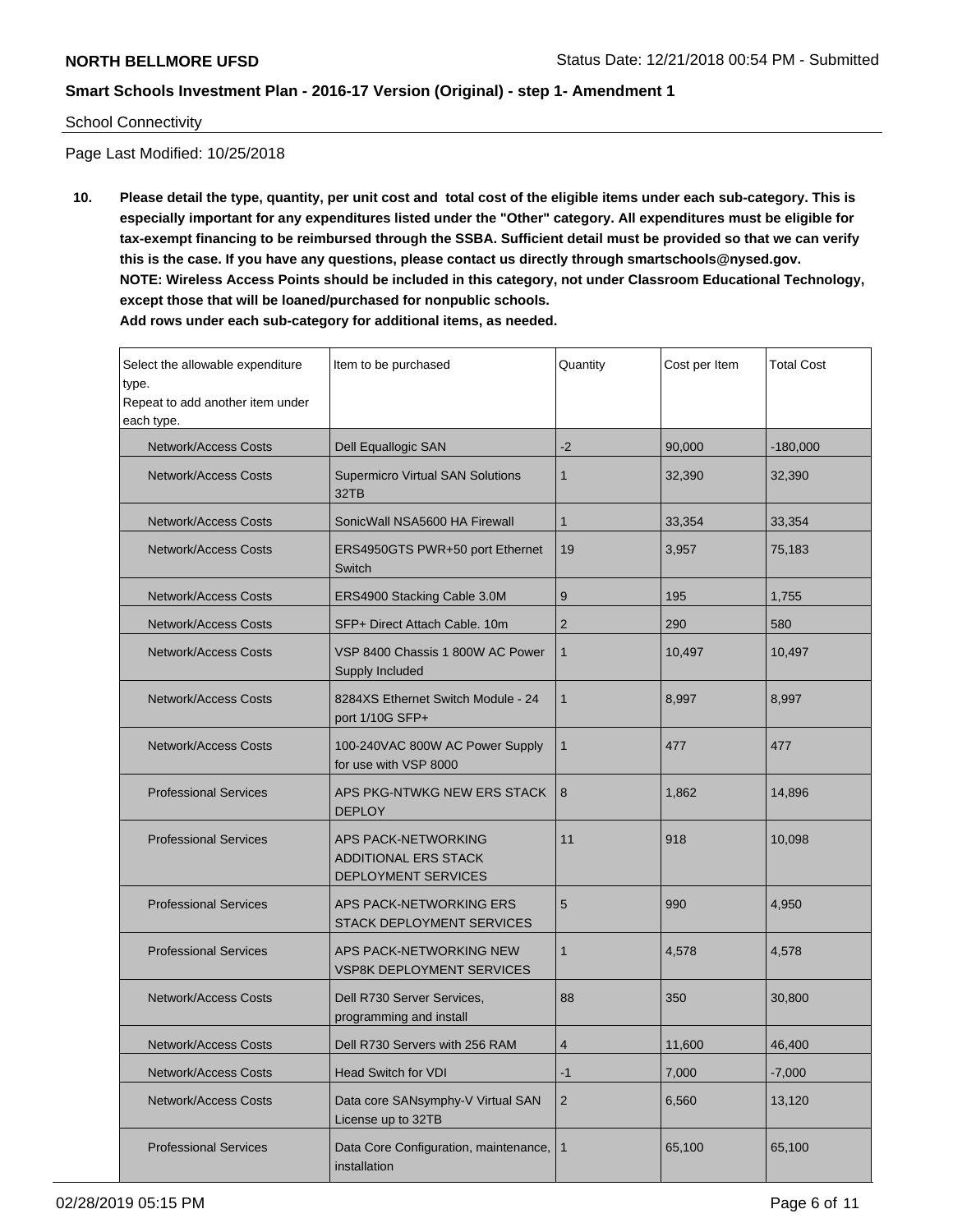# School Connectivity

Page Last Modified: 10/25/2018

| Select the allowable expenditure | Item to be purchased                               | Quantity       | Cost per Item | <b>Total Cost</b> |
|----------------------------------|----------------------------------------------------|----------------|---------------|-------------------|
| type.                            |                                                    |                |               |                   |
| Repeat to add another item under |                                                    |                |               |                   |
| each type.                       |                                                    |                |               |                   |
| Network/Access Costs             | Data Core SANsymphy-V 3 year<br>support up to 32TB | $\overline{2}$ | 3,280         | 6,560             |
| <b>Professional Services</b>     | Avaya Implem. Services Technician                  | 235            | 201           | 47.235            |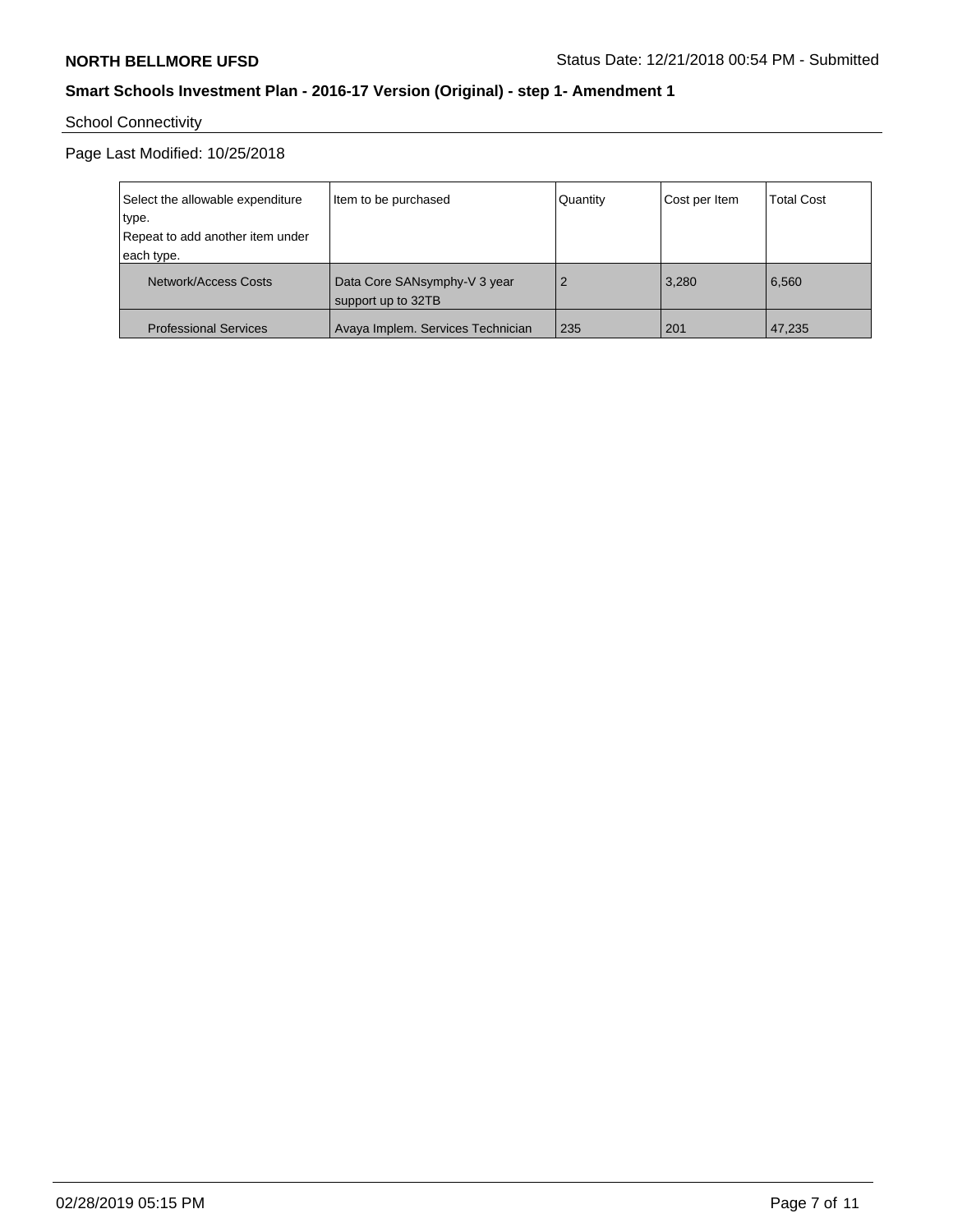## Classroom Learning Technology

Page Last Modified: 10/25/2018

**1. In order for students and faculty to receive the maximum benefit from the technology made available under the Smart Schools Bond Act, their school buildings must possess sufficient connectivity infrastructure to ensure that devices can be used during the school day. Smart Schools Investment Plans must demonstrate that sufficient infrastructure that meets the Federal Communications Commission's 100 Mbps per 1,000 students standard currently exists in the buildings where new devices will be deployed, or is a planned use of a portion of Smart Schools Bond Act funds, or is under development through another funding source.**

**Smart Schools Bond Act funds used for technology infrastructure or classroom technology investments must increase the number of school buildings that meet or exceed the minimum speed standard of 100 Mbps per 1,000 students and staff within 12 months. This standard may be met on either a contracted 24/7 firm service or a "burstable" capability. If the standard is met under the burstable criteria, it must be:**

**1. Specifically codified in a service contract with a provider, and**

**2. Guaranteed to be available to all students and devices as needed, particularly during periods of high demand, such as computer-based testing (CBT) periods.**

**Please describe how your district already meets or is planning to meet this standard within 12 months of plan submission.**

(No Response)

- **1a. If a district believes that it will be impossible to meet this standard within 12 months, it may apply for a waiver of this requirement, as described on the Smart Schools website. The waiver must be filed and approved by SED prior to submitting this survey.**
	- By checking this box, you are certifying that the school district has an approved waiver of this requirement on file with the New York State Education Department.

## **2. Connectivity Speed Calculator (Required)**

|                         | Number of<br>Students | Multiply by<br>100 Kbps | Divide by 1000 Current Speed<br>to Convert to<br>Required<br>l Speed in Mb | lin Mb           | <b>Expected</b><br>Speed to be<br><b>Attained Within Required</b><br>12 Months | <b>Expected Date</b><br>When<br>Speed Will be<br><b>Met</b> |
|-------------------------|-----------------------|-------------------------|----------------------------------------------------------------------------|------------------|--------------------------------------------------------------------------------|-------------------------------------------------------------|
| <b>Calculated Speed</b> | (No<br>Response)      | (No Response)           | (No<br>Response)                                                           | (No<br>Response) | l (No<br>Response)                                                             | (No<br>Response)                                            |

**3. If the district wishes to have students and staff access the Internet from wireless devices within the school building, or in close proximity to it, it must first ensure that it has a robust Wi-Fi network in place that has sufficient bandwidth to meet user demand.**

**Please describe how you have quantified this demand and how you plan to meet this demand.**

(No Response)

**4. All New York State public school districts are required to complete and submit an Instructional Technology Plan survey to the New York State Education Department in compliance with Section 753 of the Education Law and per Part 100.12 of the Commissioner's Regulations.**

**Districts that include educational technology purchases as part of their Smart Schools Investment Plan must have a submitted and approved Instructional Technology Plan survey on file with the New York State Education Department.**

By checking this box, you are certifying that the school district has an approved Instructional Technology Plan survey on file with the New York State Education Department.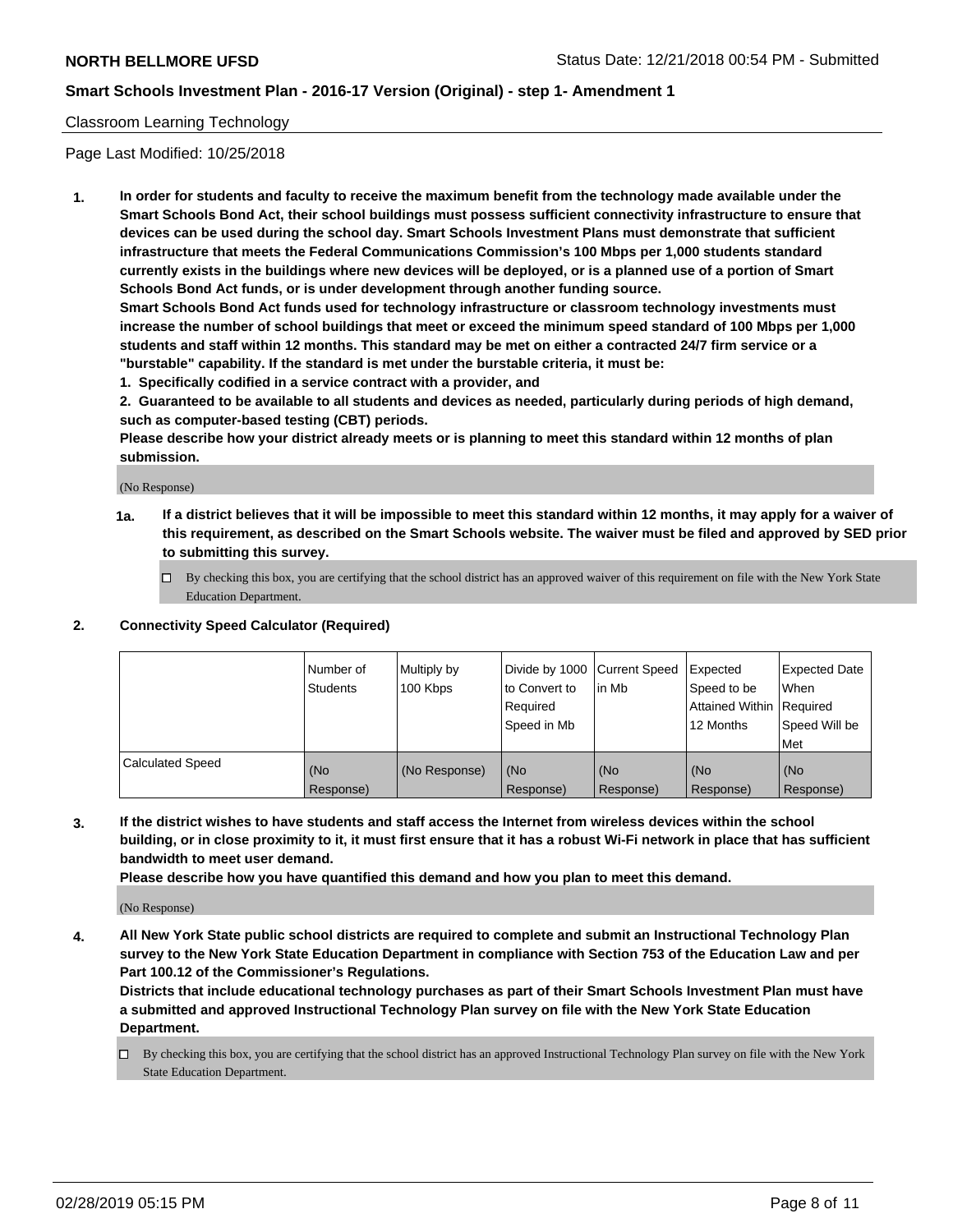## Classroom Learning Technology

Page Last Modified: 10/25/2018

**5. Describe the devices you intend to purchase and their compatibility with existing or planned platforms or systems. Specifically address the adequacy of each facility's electrical, HVAC and other infrastructure necessary to install and support the operation of the planned technology.**

The need for the amendment is due to the increase in number of proposed PC unit purchases. We determined that the originally approved plan to use a thin-client solution was far to costly long term as well as on a yearly basis in terms of licensing and support. Increasing the number of PCs will eliminate the original plan for the thin-client solution, therefore eliminating the ongoing carrying costs year to year. The DataCore solution is also an amendment because this solution will replace the need for SAN purchases every few years as has been our practice. We were originally approved for the SAN units, but DataCore will be far more cost effective long term. This amendment covers the changes in price as well. The Data Core solution is less expensive than the original plan requested for the SAN units, however we are looking to spend more on the pc's in order to avoid the thin-client solution.

- **6. Describe how the proposed technology purchases will:**
	- **> enhance differentiated instruction;**
	- **> expand student learning inside and outside the classroom;**
	- **> benefit students with disabilities and English language learners; and**
	- **> contribute to the reduction of other learning gaps that have been identified within the district.**

**The expectation is that districts will place a priority on addressing the needs of students who struggle to succeed in a rigorous curriculum. Responses in this section should specifically address this concern and align with the district's Instructional Technology Plan (in particular Question 2 of E. Curriculum and Instruction: "Does the district's instructional technology plan address the needs of students with disabilities to ensure equitable access to instruction, materials and assessments?" and Question 3 of the same section: "Does the district's instructional technology plan address the provision of assistive technology specifically for students with disabilities to ensure access to and participation in the general curriculum?"**

(No Response)

**7. Where appropriate, describe how the proposed technology purchases will enhance ongoing communication with parents and other stakeholders and help the district facilitate technology-based regional partnerships, including distance learning and other efforts.**

(No Response)

**8. Describe the district's plan to provide professional development to ensure that administrators, teachers and staff can employ the technology purchased to enhance instruction successfully.**

**Note: This response should be aligned and expanded upon in accordance with your district's response to Question 1 of F. Professional Development of your Instructional Technology Plan: "Please provide a summary of professional development offered to teachers and staff, for the time period covered by this plan, to support technology to enhance teaching and learning. Please include topics, audience and method of delivery within your summary."**

(No Response)

- **9. Districts must contact the SUNY/CUNY teacher preparation program that supplies the largest number of the district's new teachers to request advice on innovative uses and best practices at the intersection of pedagogy and educational technology.**
	- $\boxtimes$  By checking this box, you certify that you have contacted the SUNY/CUNY teacher preparation program that supplies the largest number of your new teachers to request advice on these issues.

#### **9a. Please enter the name of the SUNY or CUNY Institution that you contacted.**

SUNY Old Westbury

**9b. Enter the primary Institution phone number.**

516-876-3275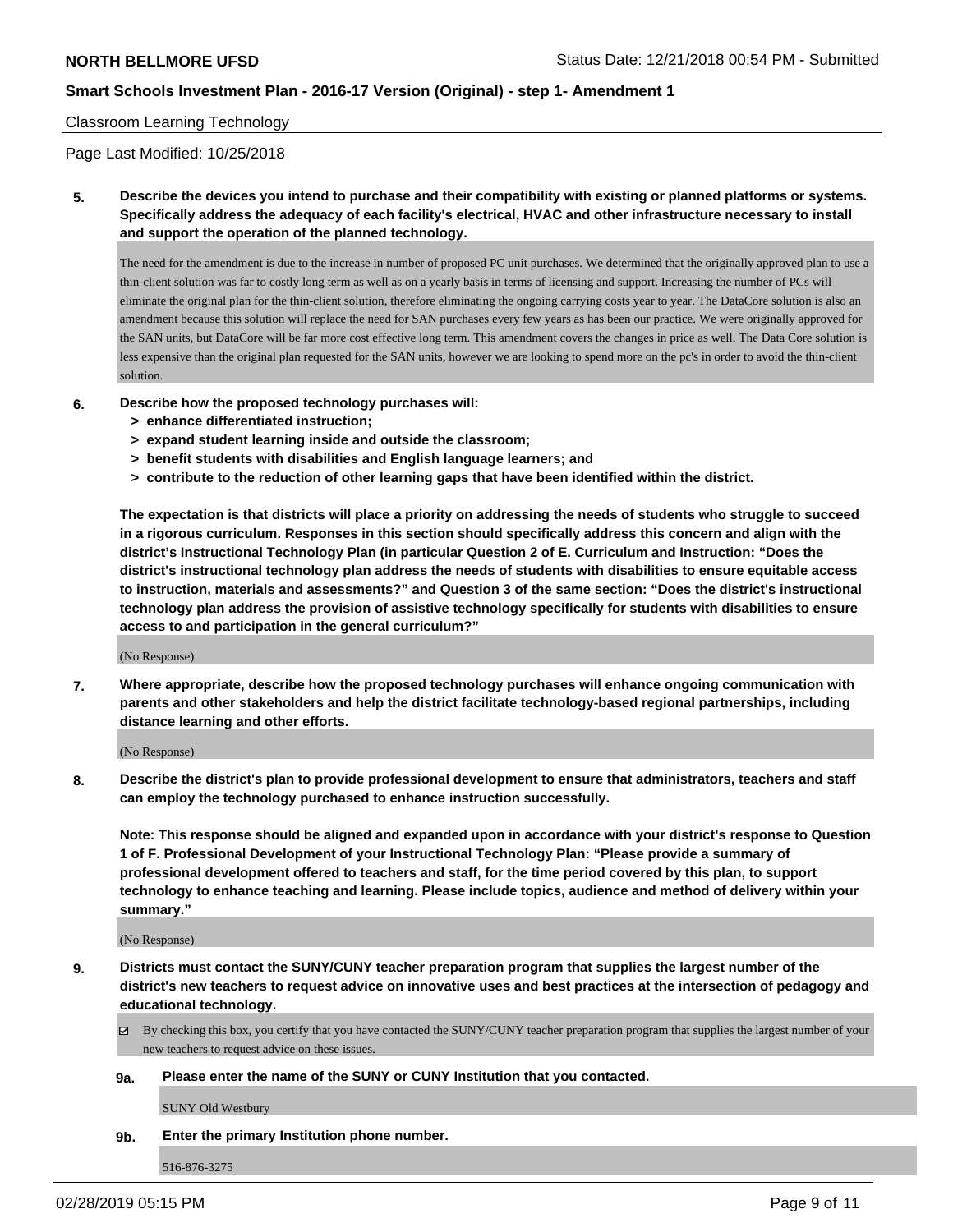Classroom Learning Technology

Page Last Modified: 10/25/2018

**9c. Enter the name of the contact person with whom you consulted and/or will be collaborating with on innovative uses of technology and best practices.**

Mr. Raul Zevallos

**10. A district whose Smart Schools Investment Plan proposes the purchase of technology devices and other hardware must account for nonpublic schools in the district.**

#### **Are there nonpublic schools within your school district?**

Yes

 $\square$  No

**10a. Describe your plan to loan purchased hardware to nonpublic schools within your district. The plan should use your district's nonpublic per-student loan amount calculated below, within the framework of the guidance. Please enter the date by which nonpublic schools must request classroom technology items. Also, specify in your response the devices that the nonpublic schools have requested, as well as in the in the Budget and the Expenditure Table at the end of the page.**

No changes to original approved plan

**10b. A final Smart Schools Investment Plan cannot be approved until school authorities have adopted regulations specifying the date by which requests from nonpublic schools for the purchase and loan of Smart Schools Bond Act classroom technology must be received by the district.**

 $\boxtimes$  By checking this box, you certify that you have such a plan and associated regulations in place that have been made public.

#### **11. Nonpublic Classroom Technology Loan Calculator**

**The Smart Schools Bond Act provides that any Classroom Learning Technology purchases made using Smart Schools funds shall be lent, upon request, to nonpublic schools in the district. However, no school district shall be required to loan technology in amounts greater than the total obtained and spent on technology pursuant to the Smart Schools Bond Act and the value of such loan may not exceed the total of \$250 multiplied by the nonpublic school enrollment in the base year at the time of enactment.**

**See:**

**http://www.p12.nysed.gov/mgtserv/smart\_schools/docs/Smart\_Schools\_Bond\_Act\_Guidance\_04.27.15\_Final.pdf.**

|                                       | 11. Classroom<br>Technology<br>Sub-allocation | l 2. Public<br>Enrollment<br>$(2014-15)$ | 3. Nonpublic<br>l Enrollment<br>$(2014-15)$ | l 4. Sum of<br>Public and<br><i>Nonpublic</i><br>Enrollment | l 5. Total Per<br>Pupil Sub-<br>l allocation                                                  | 6. Total<br>Nonpublic Loan<br>Amount |
|---------------------------------------|-----------------------------------------------|------------------------------------------|---------------------------------------------|-------------------------------------------------------------|-----------------------------------------------------------------------------------------------|--------------------------------------|
| Calculated Nonpublic Loan<br>l Amount |                                               |                                          |                                             |                                                             | (No Response)   (No Response)   (No Response)   (No Response)   (No Response)   (No Response) |                                      |

**12. To ensure the sustainability of technology purchases made with Smart Schools funds, districts must demonstrate a long-term plan to maintain and replace technology purchases supported by Smart Schools Bond Act funds. This sustainability plan shall demonstrate a district's capacity to support recurring costs of use that are ineligible for Smart Schools Bond Act funding such as device maintenance, technical support, Internet and wireless fees, maintenance of hotspots, staff professional development, building maintenance and the replacement of incidental items. Further, such a sustainability plan shall include a long-term plan for the replacement of purchased devices and equipment at the end of their useful life with other funding sources.**

 $\Box$  By checking this box, you certify that the district has a sustainability plan as described above.

**13. Districts must ensure that devices purchased with Smart Schools Bond funds will be distributed, prepared for use, maintained and supported appropriately. Districts must maintain detailed device inventories in accordance with generally accepted accounting principles.**

 $\Box$  By checking this box, you certify that the district has a distribution and inventory management plan and system in place.